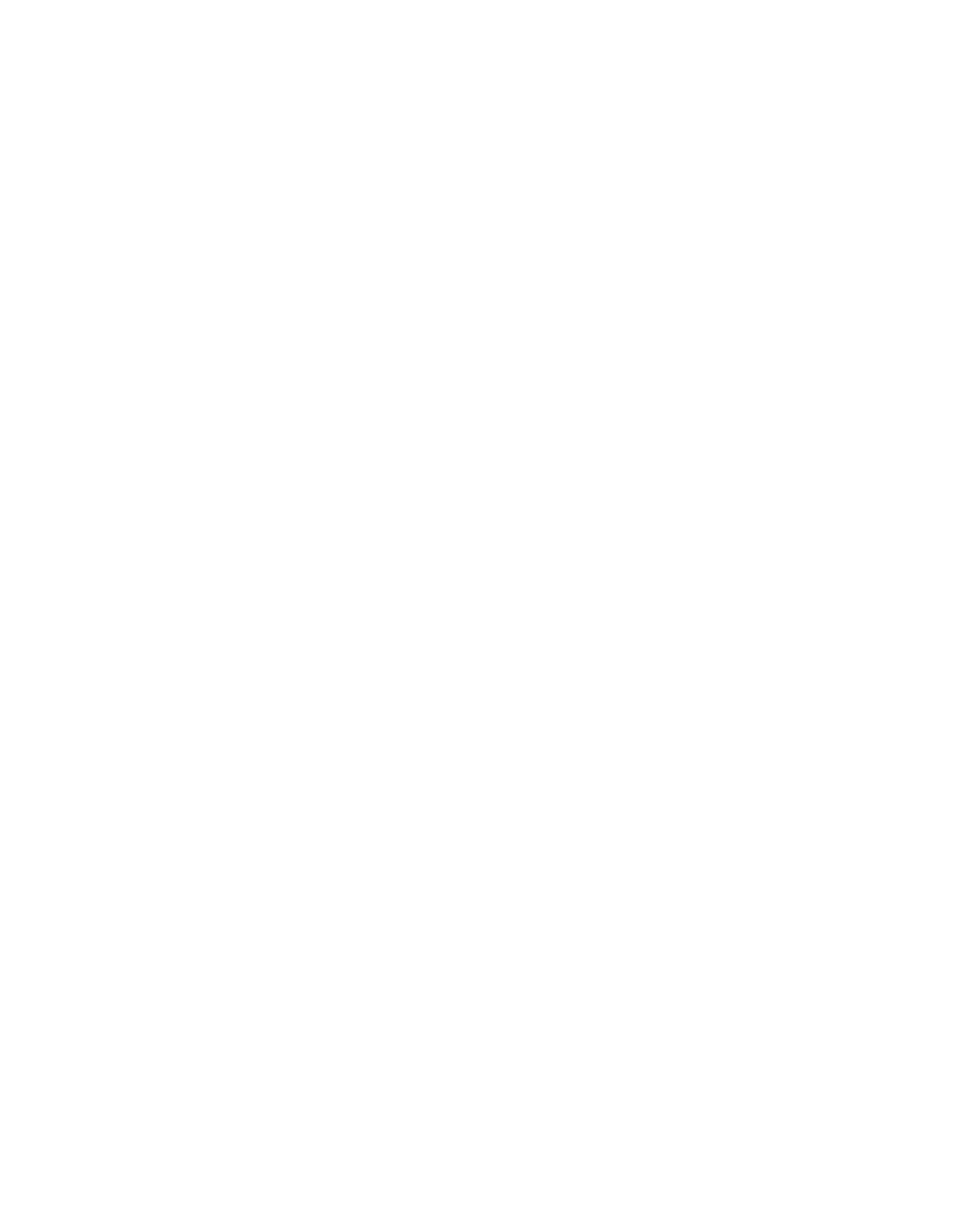

### RECEWED ALAMEDA COUNTY MAY 1 3 2008 DONGESTION MANAGEMENT AGENCY

**UNION CITY ECONOMIC** 

1333 BROADWAY, SUITE 220 · OAKLAND, CA 94612 · PHONE: (510) 836-2560 · FAX: (610) 986-2587 DEVELOPINENT E-MAIL: mail@accma.ca.gov . WEB SITE: accma.ca.gov

**AC Transit** Director **Greg Harper** 

**Alameda County** Sunervisors Nate Miley Scott Haggerty Chair

**City of Alameda** Mayor Beverly Johnson

**City of Albany** Councilmember Farid Javandel

**RART** Director Thomas Blalock

**City of Berkelev** Councilmember Kriss Worthington

**City of Dublin** Mayor Janet Lockhart

**City of Emeryville** Vice-Mayo **Ruth Atkin** 

**City of Fremont** Vice-Mavor Robert Wieckowsk

**City of Hayward** Mayor<br>Michael Sweeney

**City of Livermore** Mayor Marshall Kamena

**City of Newark** Councilmember **Luis Freitas** 

**City of Oakland** .<br>Councilmember Larry Reid

**City of Piedmont** .<br>Councilmember John Chiang

**City of Pleasanton** Mayor lennifer Hosterman

**City of San Leandro** Councilmember Joyce R. Starosciak

**City of Union City** Mayor Mark Green Vice Chair

**Executive Director** Dennis R. Fay

Ms. Carmela Campbell Senior Planner Union City Economic and Community Development Department 34009 Alvarado-Niles Road Union City, CA 94587

Comments on the Notice of Preparation of the Draft Environmental Impact **SUBJECT:** Report for the Station District Mixed-Use Development Project

Dear Ms. Campbell:

May 12, 2008

Thank you for the opportunity to comment on the Notice of Preparation (NOP) of the Draft Environmental Impact Report (DEIR) for the Station District Mixed-Use Development Project.

The project includes a General Plan Amendment to allow increased density, taller buildings and the conversion of 3.5 acres of mixed-use office to residential mixed-use. The project would allow for the construction of up to 1,200 housing units from four to 24 floors in height. It would also provide approximately 70,000 square feet of retail and commercial uses.

The ACCMA respectfully submits the following comments:

- The City of Union City adopted Resolution 7949-92 on July 20, 1992 establishing guidelines for reviewing the impacts of local land use decisions consistent with the Alameda County Congestion Management Program (CMP). Based on our review of the NOP, the proposed project appears to generate at least 100 p.m. peak hour trips over existing conditions. If this is the case, the CMP Land Use Analysis Program requires the City to conduct a traffic analysis of the project using the Countywide Transportation Demand Model for projection years 2015 and 2030 conditions. Please note the following paragraph as it discusses the responsibility for modeling.
	- Since March 26, 1998, the Congestion Management Program (CMP) was updated by  $\circ$ the CMA Board so that the local jurisdictions are responsible for conducting the model runs themselves or through a consultant. The City of Union City and the ACCMA have signed a Countywide Model Agreement on April 1, 2008. The Countywide Model was recently updated based on Cube software, which was developed incorporating ABAG's socio-economic data for Projections 2005. The updated model is available to the local jurisdictions for this purpose. Before the model can be used for this project, a letter must be submitted to the ACCMA requesting use of the updated model and describing the project. A copy of a sample letter agreement is available upon request.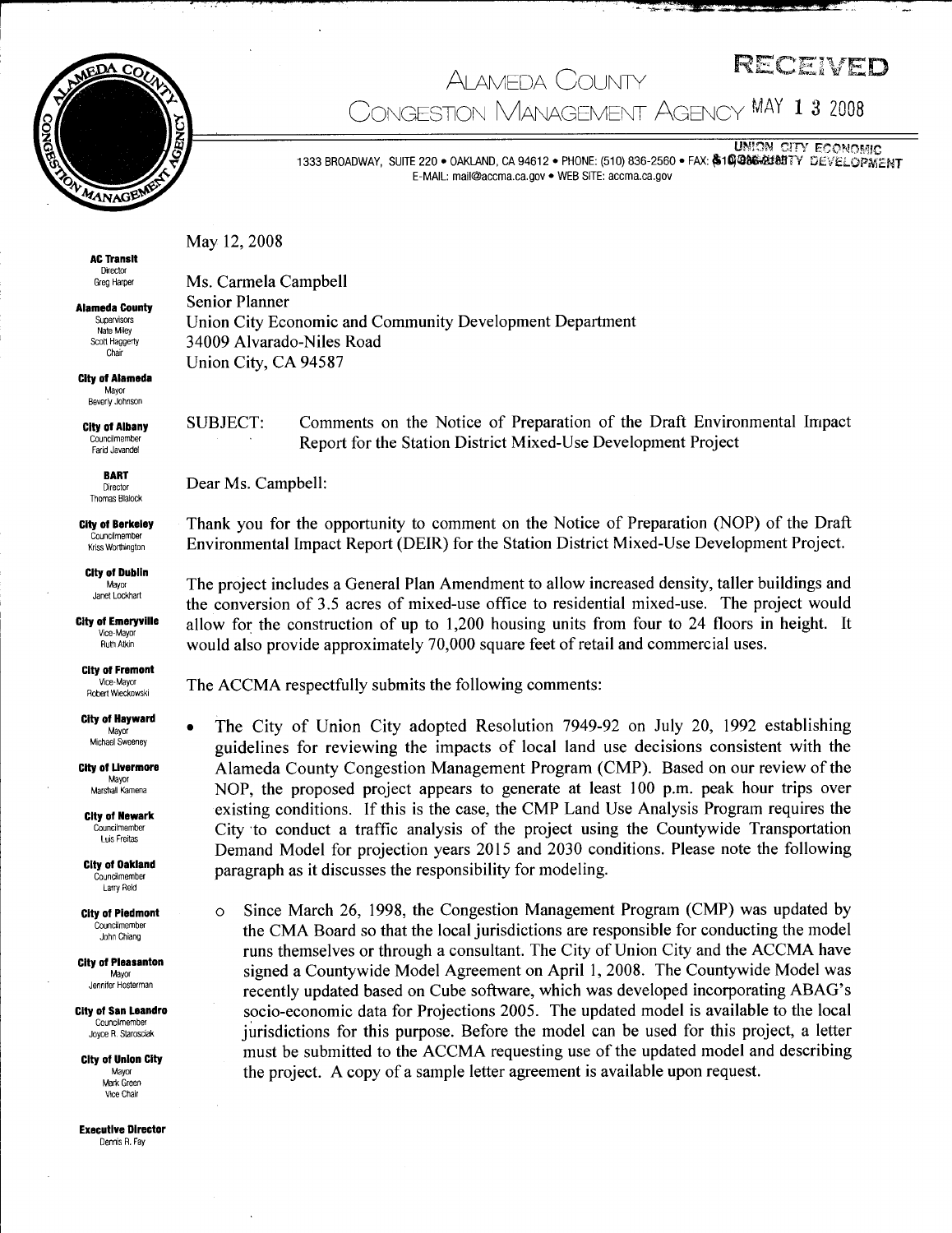Ms. Carmela Campbell May 12, 2008 Page 2

Potential impacts of the project on the Metropolitan Transportation System (MTS) need to be addressed. (See 2007 CMP Figures E-2 and E-3 and Figure 2). The DEIR should address all potential impacts of the project on the MTS roadway and transit systems. These include Decoto Road, Alvarado-Niles Road, Whipple Road, Mission Blvd, Paseo Padre Parkway, I-880, SR-84, as well as BART and AC Transit. Potential impacts of the project must be addressed for 2015 and 2030 conditions.

Please note that the ACCMA does not have a policy for determining a threshold of  $\circ$ significance for Level of Service for the Land Use Analysis Program of the CMP. Professional judgment should be applied to determine the significance of project impacts (Please see chapter 6 of 2007 CMP for more information).

- In addition, the adopted 2007 CMP requires using 2000 Highway Capacity Manual for  $\circ$ freeway capacity standards.
- The adequacy of any project mitigation measures should be discussed. On February 25, 1993; the CMA Board adopted three criteria for evaluating the adequacy of DEIR project mitigation measures:
	- Project mitigation measures must be adequate to sustain CMP service standards for roadways and transit;
	- Project mitigation measures must be fully funded to be considered adequate;
	- Project mitigation measures that rely on state or federal funds directed by or influenced by the CMA must be consistent with the project funding priorities established in the Capital Improvement Program (CIP) section of the CMP or the Regional Transportation Plan (RTP).

The DEIR should include a discussion on the adequacy of proposed mitigation measures relative to these criteria. In particular, the DEIR should detail when proposed roadway or transit route improvements are expected to be completed, how they will be funded, and what would be the effect on LOS if only the funded portions of these projects were assumed to be built prior to project completion.

- Potential impacts of the project on CMP transit levels of service must be analyzed. (See 2007 CMP, Chapter 4). Transit service standards are 15-30 minute headways for bus service and 3.75-15 minute headways for BART during peak hours. The DEIR should address the issue of transit funding as a mitigation measure in the context of the CMA's policies as discussed above.
- The DEIR should also consider demand-related strategies that are designed to reduce the need for new roadway facilities over the long term and to make the most efficient use of existing facilities (see 2007 CMP, Chapter 5). The DEIR should consider the use of TDM measures, in conjunction with roadway and transit improvements, as a means of attaining acceptable levels of service. Whenever possible, mechanisms that encourage ridesharing, flextime, transit, bicycling, telecommuting and other means of reducing peak hour traffic trips should be considered. The Site Design Guidelines Checklist may be useful during the review of the development proposal. A copy of the checklist is enclosed.
- The Alameda Countywide Bicycle Plan was approved by the ACCMA Board on October 26, 2006. The EIR should consider opportunities to promote countywide bicycle routes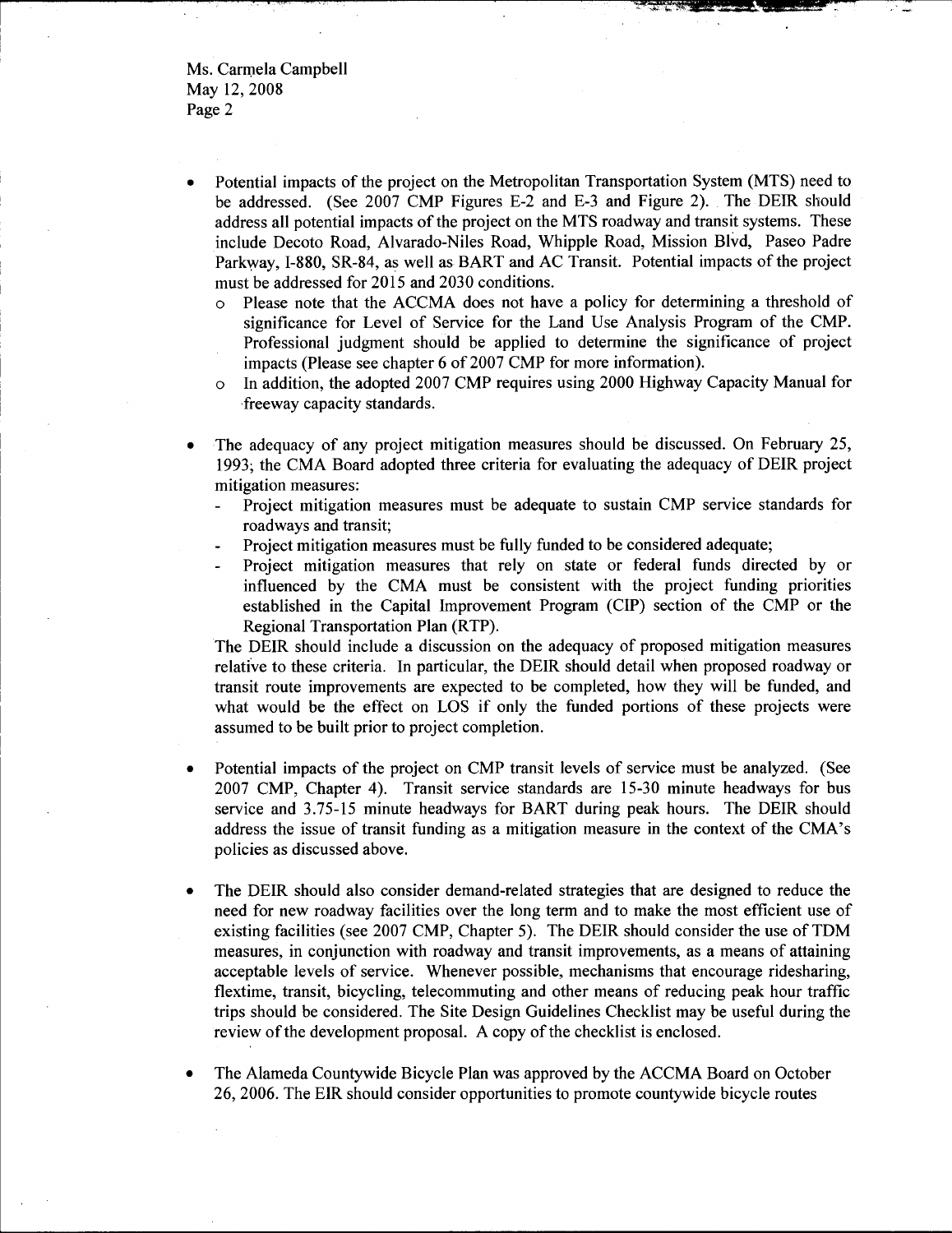Ms. Carmela Campbell May 12, 2008 Page 3

> identified in the Plan through the project development review process. The approved Countywide Bike Plan is available at http://www.accma.ca.gov/pages/HomeBicyclePlan.aspx

Thank you for the opportunity to comment on this Notice of Preparation. Please do not hesitate to contact me at 510/836-2560 if you require additional information.

Sincerely,

ark

Diane Stark **Senior Transportation Planner** 

file: CMP - Environmental Review Opinions - Responses - 2008 cc: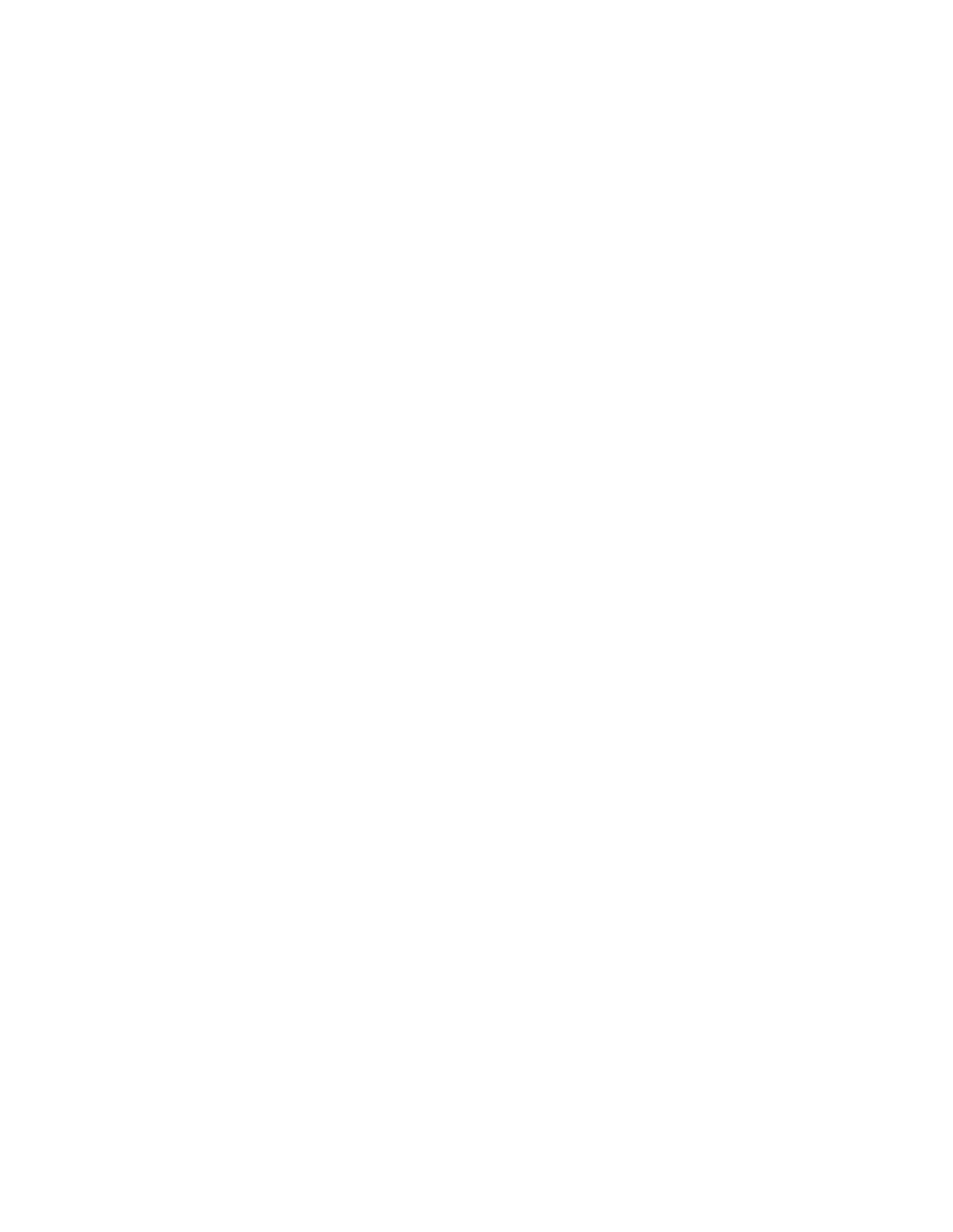. ຂະໜີ

# Design Strategies Checklist for the **Transportation Demand Management Element** of the Alameda County CMP

The Transportation Demand Management Element included in the 2003 Congestion Management Program requires each jurisdiction to comply with the "" Required Program". This requirement can be satisfied in three ways: 1) adoption of "Design Strategies for encouraging alternatives to auto use through local development review" prepared by ABAG and the Bay Area Quality Management District; 2) adoption of new design guidelines that meet the individual needs of the local jurisdictions and the intent of the goals of the TDM Element or 3) evidence that existing policies and programs meet the intent of the goals of the TDM Element.

For those jurisdictions who have chosen to satisfy this requirement by Option 2 or 3 the following checklist has been prepared. In order to insure consistency and equity throughout the County, this checklist identifies the components of a design strategy that should be included in a local program to meet the minimum CMP conformity requirements. The required components are highlighted in bold type and are shown at the beginning of each section. A jurisdiction must answer Yes to each of the required components to be considered consistent with the CMP. Each jurisdiction will be asked to annually certify that it is complying with the TDM Element. Local jurisdictions will not be asked to submit the back-up information to the CMA justifying its response; however it should be available at the request of the public or neighboring jurisdictions.

Ouestions regarding optional program components are also included. You are encouraged but not required to answer these questions. ACTAC and the TDM Task Force felt that it might be useful to include additional strategies that could be considered for implementation by each iurisdiction.

### **CHECKLIST**

## **Bicycle Facilities**

Goal: To develop and implement design strategies that foster the development of a countywide bicycle program that incorporates a wide range of bicycle facilities to reduce vehicle trips and promote bicycle use for commuting, shopping and school activities. (Note: an example of facilities are bike paths, lanes or racks.)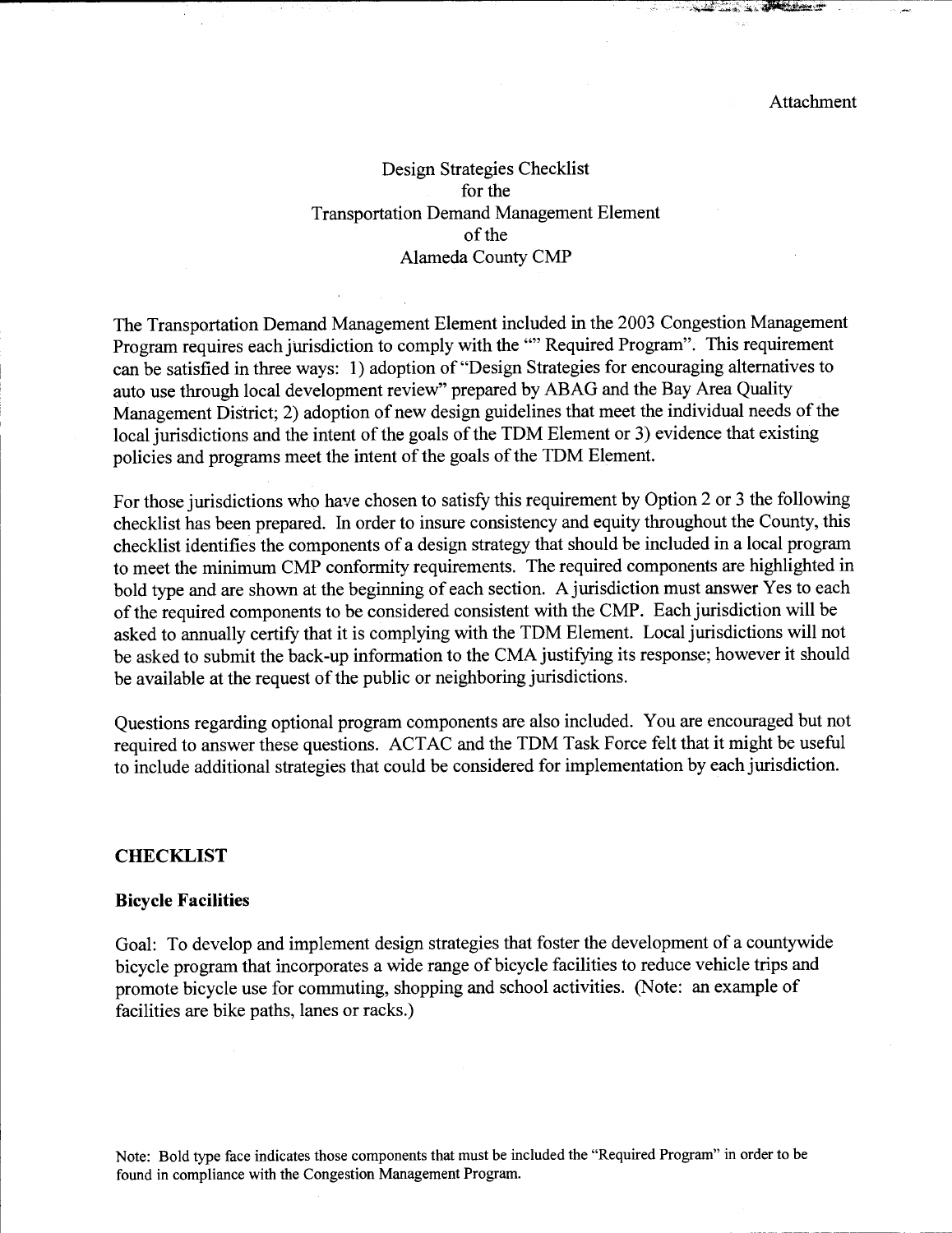Local Responsibilities:

1a. In order to achieve the above goal, does your jurisdiction have design strategies or adopted policies that include the following:

provides a system of bicycle facilities that connect residential and/or non- $1a.1$ residential development to other major activity centers? **Yes** 

فأداد المستشينين

 $No$ 

bicycle facilities that provide access to transit?  $1a.2$ Yes  $No$ 

that provide for construction of bicycle facilities needed to fill gaps, (i.e. gap  $1a.3$ clure), not provided through the development review process?

> Yes  $N<sub>0</sub>$

that consider bicycle safety such as safe crossing of busy arterials or along bike  $1a.4$ trails?

> **Yes**  $No$

that provide for bicycle storage and bicycle parking for (A) multi-family residential  $1a.5$ and/or (B) non-residential developments?

> Yes  $No$

1b. How does your jurisdiction implement these strategies? Please identify.

Zoning ordinance Design Review **Standard Conditions of Approval** Capital Improvement Program Specific Plan Other

### **Pedestrian Facilities**

Goal: To develop and implement design strategies that reduce vehicle trips and foster walking for commuting, shopping and school activities.

**Local Responsibilities** 

2a. In order to achieve the above goal, does your jurisdiction have design strategies or adopted policies that incorporate the following:

2a.1 that provides reasonably direct, convenient, accessible and safe pedestrian connections to major activity centers, transit stops or hubs parks/open space and other pedestrian facilities?

> **Yes**  $No$

Note: Bold type face indicates those components that must be included the "Required Program" in order to be found in compliance with the Congestion Management Program.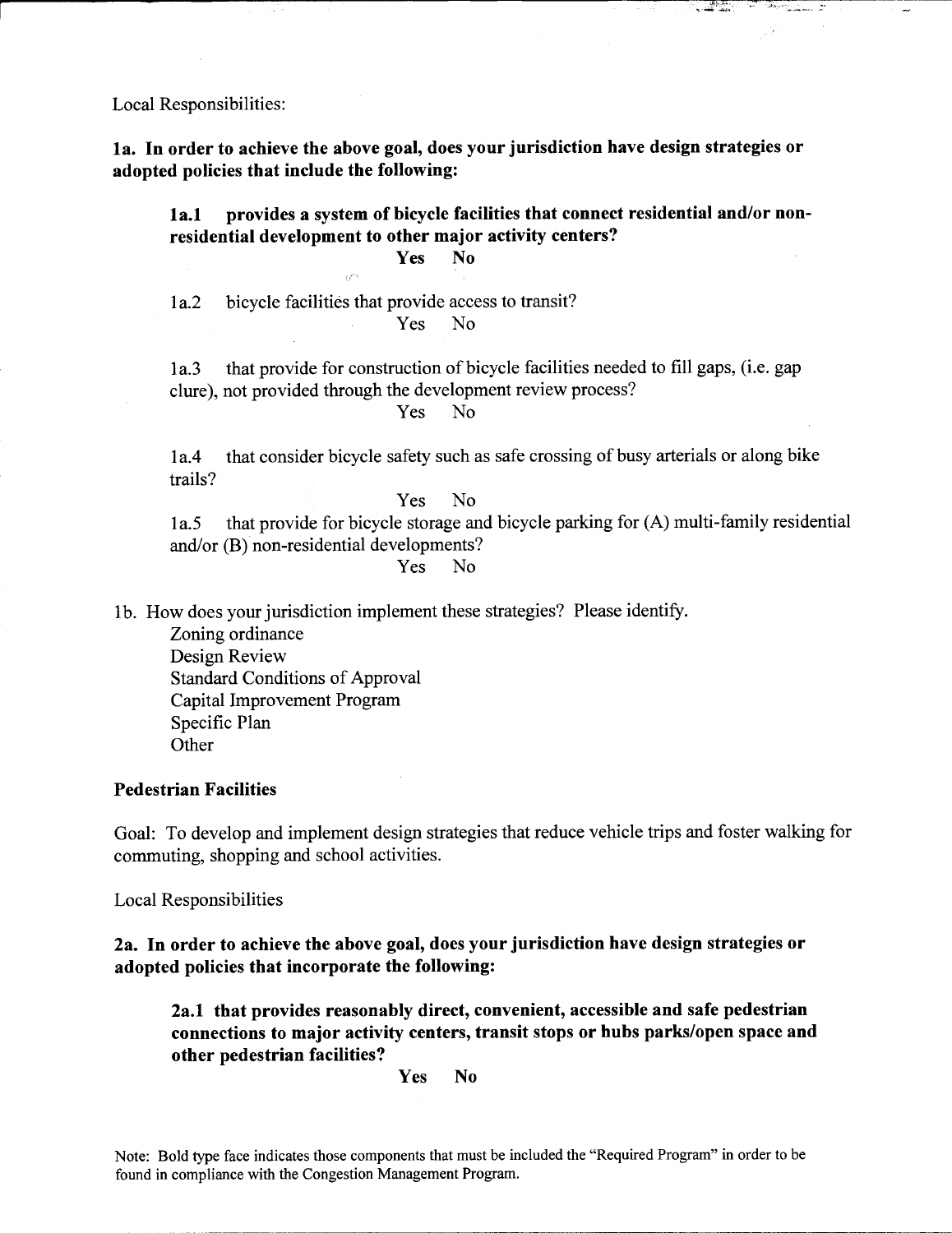### 2a.2 that provide for construction of pedestrian paths needed to fill gaps, (i.e. gap closure), not provided through the development process? **Yes** N<sub>0</sub>

2a.3 that include safety elements such as convenient crossing at arterials?  $No$ Yes

2a.4 that provide for amenities such as lighting, street trees, trash receptacles that promote walking?

> $No$ **Yes**

2a.5 that encourage uses on the first floor that are pedestrian oriented, entrances that are conveniently accessible from the sidewalk or transit stops or other strategies that promote pedestrian activities in commercial areas?

> **Yes**  $No$

2b. How does your jurisdiction implement these strategies? Please identify.

Zoning ordinance

Design Review, such as ADA Accessibility Design Standards **Standard Conditions of Approval Capital Improvement Program** Specific Plan Other

# **Transit**

Goal: To develop and implement design strategies in cooperation with the appropriate transit agencies that reduce vehicle trips and foster the use of transit for commuting, shopping and school activities.

**Local Responsibilities** 

3a. In order to achieve the above goal, does your jurisdiction have design strategies or adopted policies that include the following:

3a.1 provide for the location of transit stops that minimize access time, facilitate intermodal transfers, and promote reasonably direct, accessible, convenient and safe connections to residential uses and major activity centers?

> **Yes**  $\bf N$ <sup>O</sup>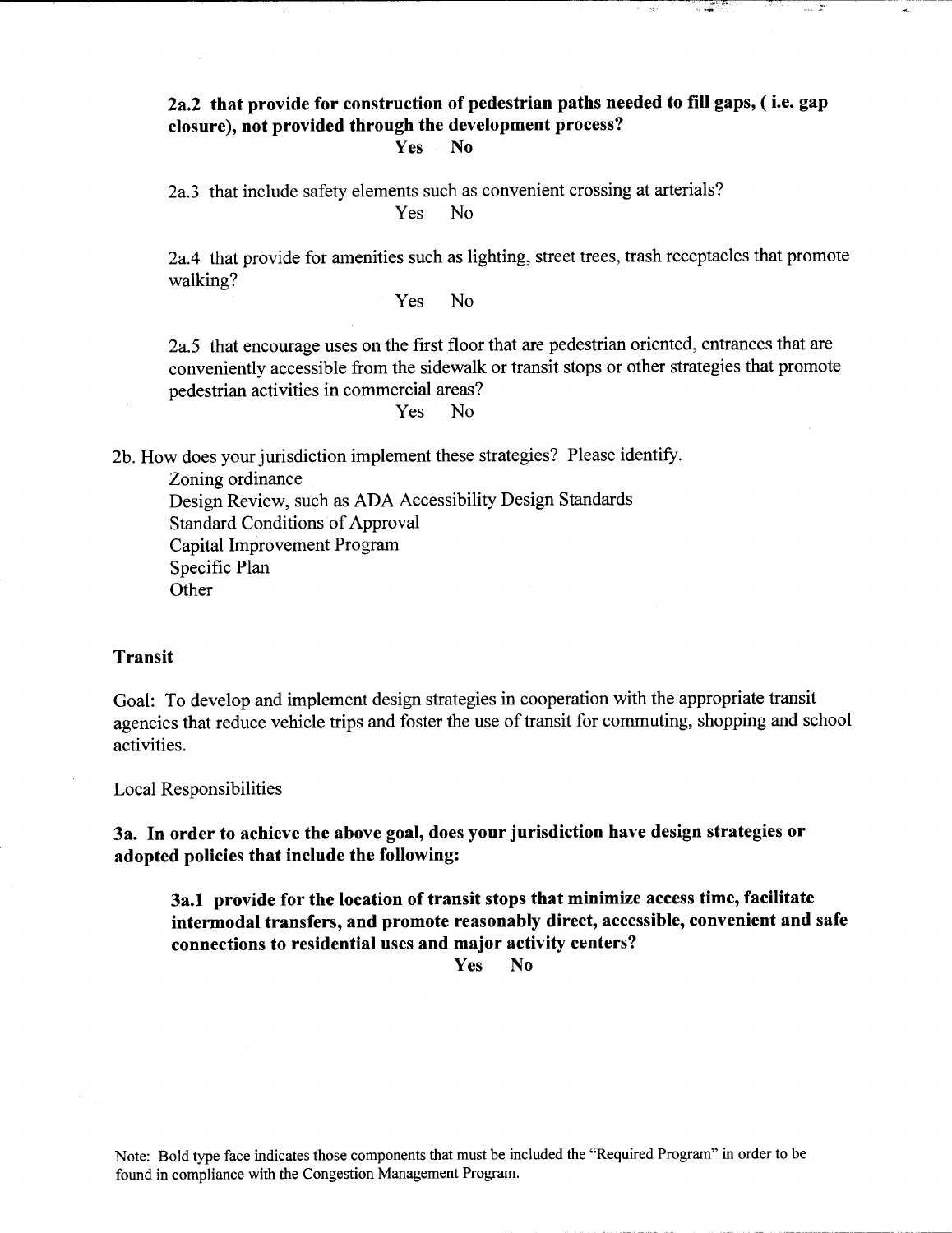3a.2 provide for transit stops that have shelters or benches, trash receptacles, street trees or other street furniture that promote transit use?

#### **Yes** N<sub>0</sub>

# 3a.3 that includes a process for including transit operators in development review?

#### Yes  $No$

3a.4 provide for directional signage for transit stations and/or stops?

#### Yes  $\overline{N}$

3a.5 that include specifications for pavement width, bus pads or pavement structure, length of bus stops, and turning radii that accommodates bus transit?

#### **Yes**  $No$

3.b How does your jurisdiction implement these strategies? Please identify.

Zoning ordinance Design Review **Standard Conditions of Approval Capital Improvement Program** Specific Plan Other

### **Carpools and Vanpools**

Goal: To develop and implement design strategies that reduce the overall number of vehicle trips and foster carpool and vanpool use.

Local Responsibilities:

4a. In order to achieve the above goal, does your jurisdiction have design strategies or adopted policies that include the following:

4a.1 For publicly owned parking garages or lots, are there preferential parking spaces and/or charges for carpools or vanpools?

#### **Yes**  $No$

4a.2 that provide for convenient or preferential parking for carpools and vanpools in nonresidential developments?

#### Yes N<sub>0</sub>

Note: Bold type face indicates those components that must be included the "Required Program" in order to be found in compliance with the Congestion Management Program.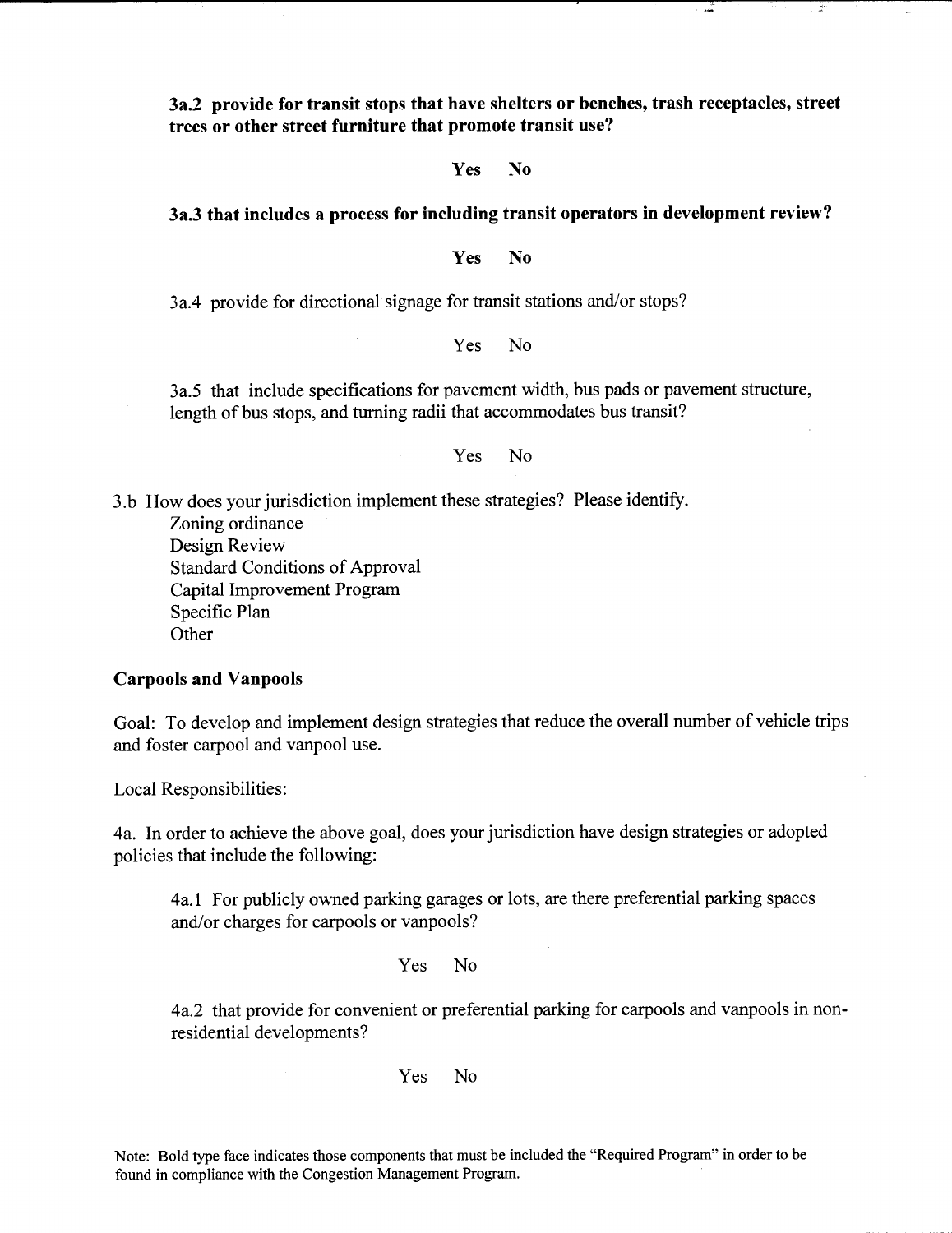4.b How does your jurisdiction implement these strategies? Please identify.

Zoning ordinance Design Review **Standard Conditions of Approval** Capital Improvement Program Specific Plan Other

# **Park and Ride**

Goal: To develop design strategies that reduce the overall number of vehicle trips and provide park and ride lots at strategic locations.

Local Responsibilities:

5a. In order to achieve the above goal, does your jurisdiction have design strategies or adopted policies that include the following:

5a.1 promote park and ride lots that are located near freeways or major transit hubs?

#### Yes N<sub>o</sub>

5a.2 a process that provides input to Caltrans to insure HOV by-pass at metered freeway ramps?

#### $No$ Yes

5b. How does your jurisdiction implement these strategies? Please identify.

Zoning ordinance Design Review **Standard Conditions of Approval** Capital Improvement Program Specific Plan Other

Note: Bold type face indicates those components that must be included the "Required Program" in order to be found in compliance with the Congestion Management Program.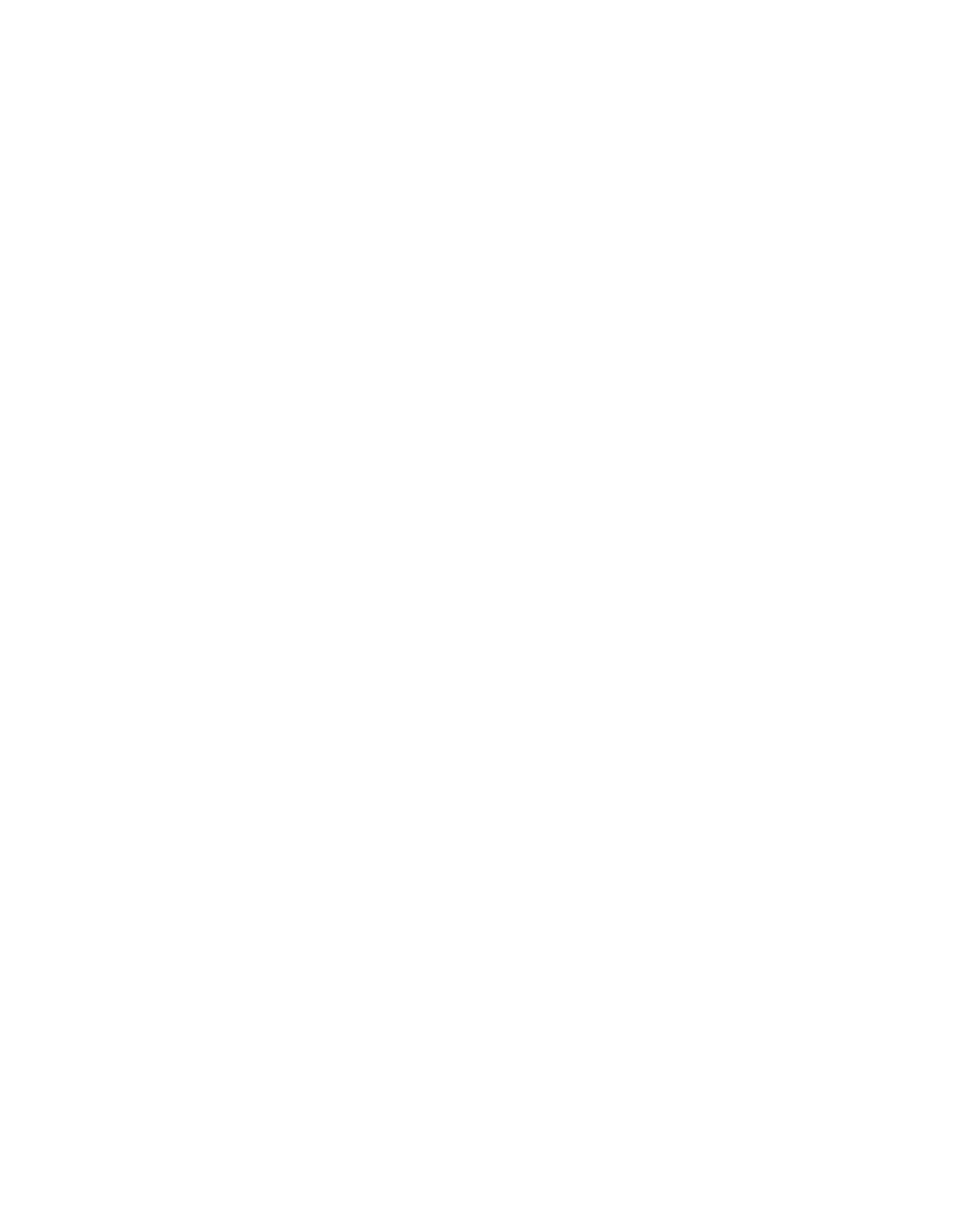### STATE OF CALIFORNIA-BUSINESS, TRANSPORTATION AND HOUSING AGENCY

**ARNOLD SCHWARZENEGGER, Governor** 

# DEPARTMENT OF TRANSPORTATION

111 GRAND AVENUE P.O. BOX 23660 OAKLAND, CA 94623-0660 PHONE (510) 622-5491 FAX (510) 286-5559 **TTY 711** 

May 19, 2008

 $\frac{3}{2}$  .

# RECEIVED

MAY 2 1 2008



UNION CITY ECONOMIC<br>& COMMUNITY DEVELOPMENT

Flex your power. Be energy efficient!

ALA238316 ALA-238-6.78 SCH#2008042091

Ms. Carmela Campbell City of Union City Economic and Community Development Department 34009 Alvarado-Niles Road Union City, CA 94587

Dear Ms. Campbell:

# Station District Mixed-Use Development - Notice of Preparation

Thank you for including the California Department of Transportation (Department) in the environmental review process for the Station District Mixed-Use Development Project. The following comments are based on the Notice of Preparation. As lead agency, the City of Union City is responsible for all project mitigations, including any needed improvements to State highways. The project's fair share contribution, financing, scheduling, and implementation responsibilities as well as lead agency monitoring should be fully discussed for all proposed mitigation measures and the project's traffic mitigation fees should be specifically identified in the Draft Environmental Impact Report. Any required roadway improvements should be completed prior to issuance of project occupancy permits. An encroachment permit is required when the project involves work in the State's right of way (ROW). Therefore, we strongly recommend that the lead agency ensure resolution of the Department's concerns prior to submittal of the encroachment permit application; see the end of this letter for more information regarding the encroachment permit process.

# **Traffic Impact Study (TIS)**

The environmental document should include an analysis of the impacts of the proposed project on State highway facilities in the vicinity of the project site. Please ensure that a Traffic Impact Study (TIS) is prepared providing the information detailed below:

- 1. Information on the plan's traffic impacts in terms of trip generation, distribution, and assignment. The assumptions and methodologies used in compiling this information should be addressed. The study should clearly show the percentage of project trips assigned to State facilities.
- 2. Current Average Daily Traffic (ADT) and AM and PM peak hour volumes on all significantly affected streets, highway segments and intersections.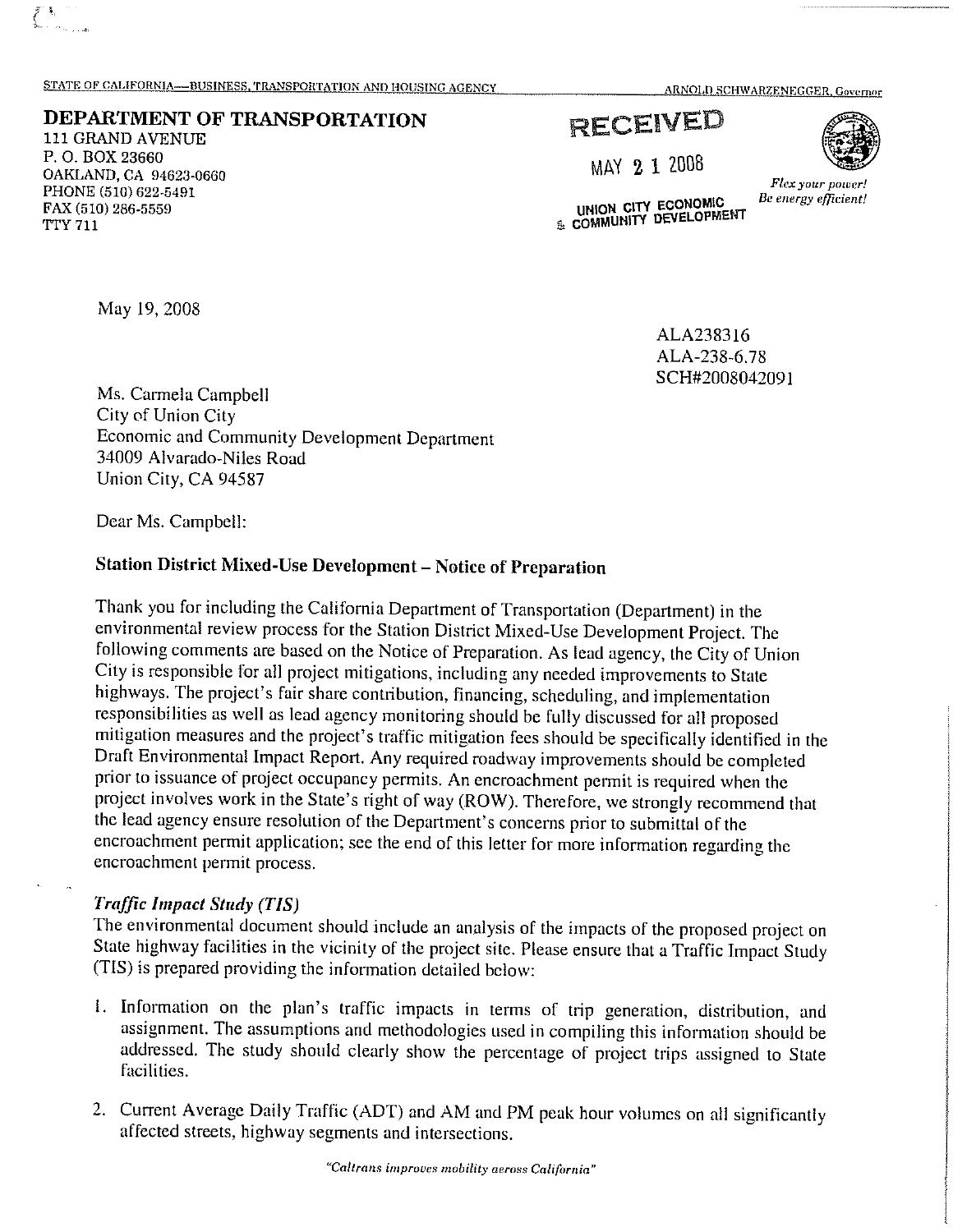Ms. Carmela Campbell/City of Union City May 19, 2008 Page 2

- 3. Schematic illustration and level of service (LOS) analysis for the following scenarios: 1) existing, 2) existing plus project, 3) cumulative and 4) cumulative plus project for the roadways and intersections in the project area.
- 4. Calculation of cumulative traffic volumes should consider all traffic-generating developments, both existing and future, that would affect the State highway facilities being evaluated.
- 5. The procedures contained in the 2000 update of the Highway Capacity Manual should be used as a guide for the analysis. We also recommend using the Department's "Guide for the Preparation of Traffic Impact Studies"; it is available on the following web site: http://www.dot.ca.gov/hq/traffops/developserv/operationalsystems/reports/tisguide.pdf.
- 6. Mitigation measures should be identified where plan implementation is expected to have a significant impact. Mitigation measures proposed should be fully discussed, including financing, scheduling, implementation responsibilities, and lead agency monitoring.

We encourage the City of Union City to coordinate preparation of the study with our office, and we would appreciate the opportunity to review the scope of work. Please see the Caltrans' "Guide" for the Preparation of Traffic Impact Studies" at the following website for more information: http://www.dot.ca.gov/hq/traffops/developserv/operationalsystems/reports/tisguide.pdf

We look forward to reviewing the TIA, including Technical Appendices, and environmental document for this project. Please send two copies to the address at the top of this letterhead. marked ATTN: Yatman Kwan, Mail Stop #10D.

# **Community Planning**

In order to lessen potential traffic impacts on the state highways, consider various measures for reducing the motorized vehicle trip generation from your project. These measures could include, providing transit passes to all residents as a benefit included with the housing units, instituting a Transportation Demand Management (TDM) program in which future employees at the project site can receive transit passes at a reduced rate in lieu of free parking and reducing the parking requirements. The latter could make housing units more affordable and attractive to households with lower rates of auto ownership who are more likely to use mass transit and make fewer vehicle trips.

### **Encroachment Permit**

Any work or traffic control within the ROW requires an encroachment permit that is issued by the Department. Traffic-related mitigation measures will be incorporated into the construction plans during the encroachment permit process. See the following website link for more information: http://www.dot.ca.gov/hq/traffops/developserv/permits/

To apply for an encroachment permit, submit a completed encroachment permit application, environmental documentation, and five (5) sets of plans which clearly indicate State ROW to the address at the top of this letterhead, marked ATTN: Michael Condie, Mail Stop #5E.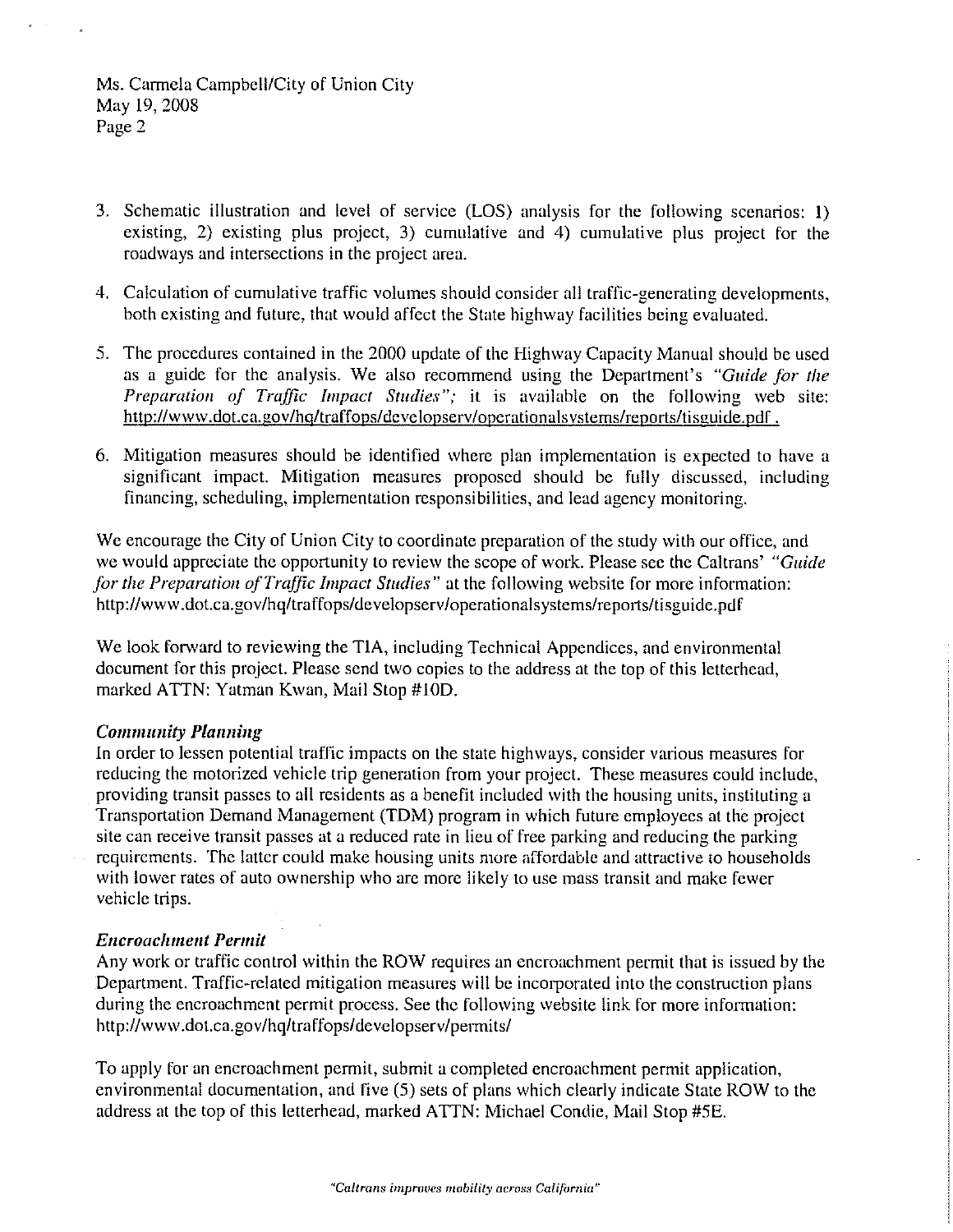Ms. Carmela Campbell/City of Union City May 19, 2008 Page 3

Should you have any questions regarding this letter, please call Yatman Kwan of my staff at (510) 622-1670.

Sincerely,

 $\mathbf{v}^{\prime}$ 

 $\langle\cdot\rangle_{\mathbb{R}^2}$ 

boni

**LISA CARBONI** District Branch Chief Local Development - Intergovernmental Review

c: State Clearinghouse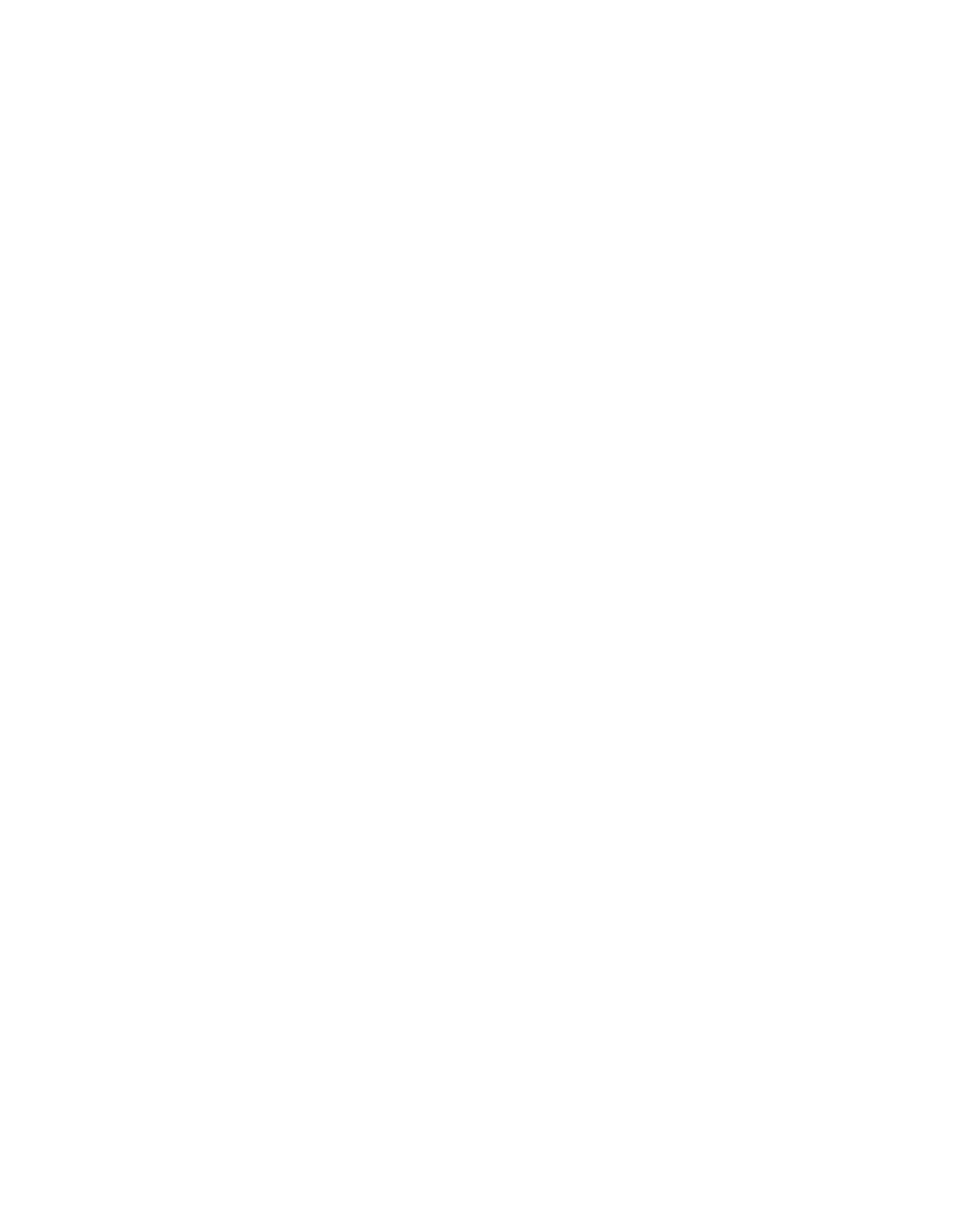

DIRECTORS 43885 SOUTH GRIMMER BOULEVARD • P.O. BOX 5110, FREMONT, CALIFORNIA 94537-5110 MANAGEMENT |OHN H. WEED (510) 668-4200 • FAX (510) 770-1793 • WWW.3Cwd.org PAUL PIRAINO

General Manager JAMES G. GUNTHER COMPUTER THE CONTROL CONTROL CONTROL CONTROL CONTROL CONTROL CONTROL CONTROL CONTROL CONTROL CONTROL CONTROL CONTROL CONTROL CONTROL CONTROL CONTROL CONTROL CONTROL CONTROL CONTROL CONTROL CONTROL CONTROL Vice Pres.dent Fjnance Manager/Treasurer JUDY C. HUANG ROBERT SHAVER MARTIN L, KOLLER Engineering Manager ARTHUR LAMPERT WALTER L. WADLOW Operations Manager

May 20, 2008

Union City Economic and Community Development Department Attn: Carmella Campbell, Senior Planner 34009 Alvarado-Niles Road Union City, CA 94587

Dear Ms. Campbell:

Subject: Station District Mixed-Use Development

Thank you for the opportunity to comment on the Notice of Preparation (NOP) of a Draft Environment Impact Report (EIR) and Initial Study (IS) for the Station District Mixed-Use Development.

The Alameda County Water District (ACWD) supplies water to a population of over 327,000 in the cities of Fremont, Newark, and Union City. ACWD was formed in 1914 by an act of the California Legislature for the purpose of protecting the water in the Niles Cone Groundwater Basin and conserving the water of the Alameda Creek Watershed. Local runoff along with imported water is percolated into the Niles Cone Groundwater Basin through recharge in Alameda Creek itself and through recharge ponds within the Quarry Lakes Regional Recreational Area and adjacent areas. The water is subsequently recovered through groundwater production wells and provided as potable supply to ACWD's customers.

ACWD conducts groundwater management and protection activities under the statutory authority granted to ACWD under the County Water District Law (commencing with Section 30000 of the Water Code); the Replenishment Assessment Act of the Alameda County Water District (Section 4, Chapter 1942 of the Statutes of 1961, as amended in 1970 and 1973), which grants additional powers to ACWD to prevent pollution, contamination, or diminution in quality of the groundwater supply; local well ordinances (Fremont No. 950, as amended; Newark No. 136; and Union City No. 109-73); agreements with other agencies; and local hazardous materials ordinances.

ACWD has reviewed the NOP and IS and would appreciate Union City's consideration of the following comments:

### 1. Impacts to Water Supply

a. In the evaluation of Utilities and Service System, the IS indicates that, because the project would develop 793-1,200 residential units, a water supply assessment will need to be prepared for the project. This is consistent with Senate Bill 610 (California Water Code Sections 10910 - 10915), which requires a water supply assessment for any land use project that is subject to CEQA and has 500 residential units or more. ACWD received a request from Union City to develop a water supply assessment for the proposed project and has prepared the assessment. The ACWD Board adopted the assessment on May 15, 2008. Pursuant to water code requirements, the water supply assessment should be incorporated in the EIR for the project.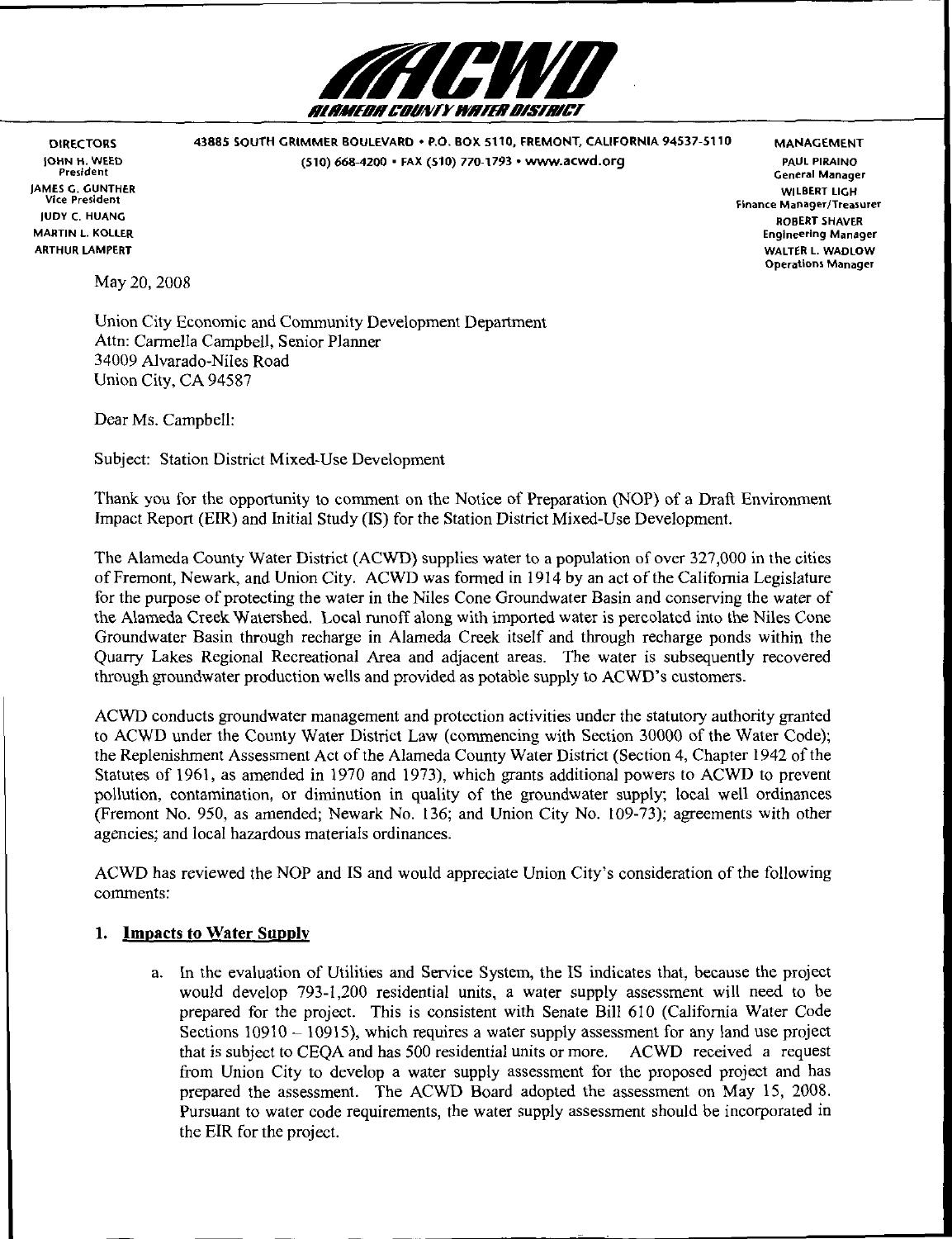b. In order to minimize additional demands on potable water supplies, the EIR should consider the installation of the latest technology in water efficient plumbing fixtures and irrigation systems at both residential and non-residential developments. Water efficient plumbing fixtures include high efficiency toilets, clothes washers, dish washers, water heaters, showerheads, and faucet aerators. Water efficient irrigation systems include weather-based irrigation-controllers and drip irrigation systems for non-turf areas. In addition, the EIR should also consider the installation of drought-tolerant landscaping in-lieu of irrigated turf, wherever possible, to offset impacts to ACWD's water supply.

# 2. Impacts to Water Distribution Infrastructure

- a. Under Phasing Strategy Infrastructure Phasing, the IS references "The Design Guidelines (Appendix A).'<sup>1</sup> These guidelines were not included with the NOP and were thus not reviewed by ACWD.
- b. Under Phasing Strategy Infrastructure Phasing, the IS indicates that some infrastructure improvements, namely improvements to accommodate emergency vehicles will be completed prior to building construction and some improvements are to be completed as a final phase following building construction. ACWD anticipates that the public water system will need to be extended throughout the planned public streets prior to building construction to accommodate site fire protection during construction. With Phase One construction anticipated to begin as early as 2009, ACWD suggests initiating the improvement plan review process as early as possible. It is not uncommon for the improvement plan review process and execution of water main extension agreements to exceed six months.
- c. In the evaluation of Utilities and Service Systems, the IS indicates that existing utility systems for wastewater, solid waste, and storm water would be sufficient if project induced growth remains below General Plan levels but that growth in excess of General Plan levels may require new infrastructure or facilities. ACWD requests that water distribution systems be added to this list for further study in the EIR. ACWD will review the project and determine the onsite and offsite (if any) water system infrastructure improvements required to meet the project's water service needs upon receipt of improvement plans and any additional information deemed necessary for this purpose. The required infrastructure improvements will be determined in accordance with the ACWD's standards and requirements in effect at that time.

# 3. Impacts to Groundwater

- a. Retaining the natural ability of the geologic unit to sustain and protect the groundwater basin is essential. To that end, all subsurface intrusions must be carefully evaluated in the EIR:
	- 1) The EIR should identify the type of foundation piers that will be used and how the natural impermeability of any clay type material encountered will be maintained. Additionally the EIR should identify the depth to which the foundation piers for the high-rise buildings will be driven and the effect of these piers on the underlying aquifers and aquitards.
	- 2) The IS indicates that an underground parking garage will be developed as part of the proposed project. The maximum excavation depth for this subsurface parking structure should be documented in the EIR. The EIR should confirm that this subsurface intrusion will be designed to avoid impacts to the groundwater basin.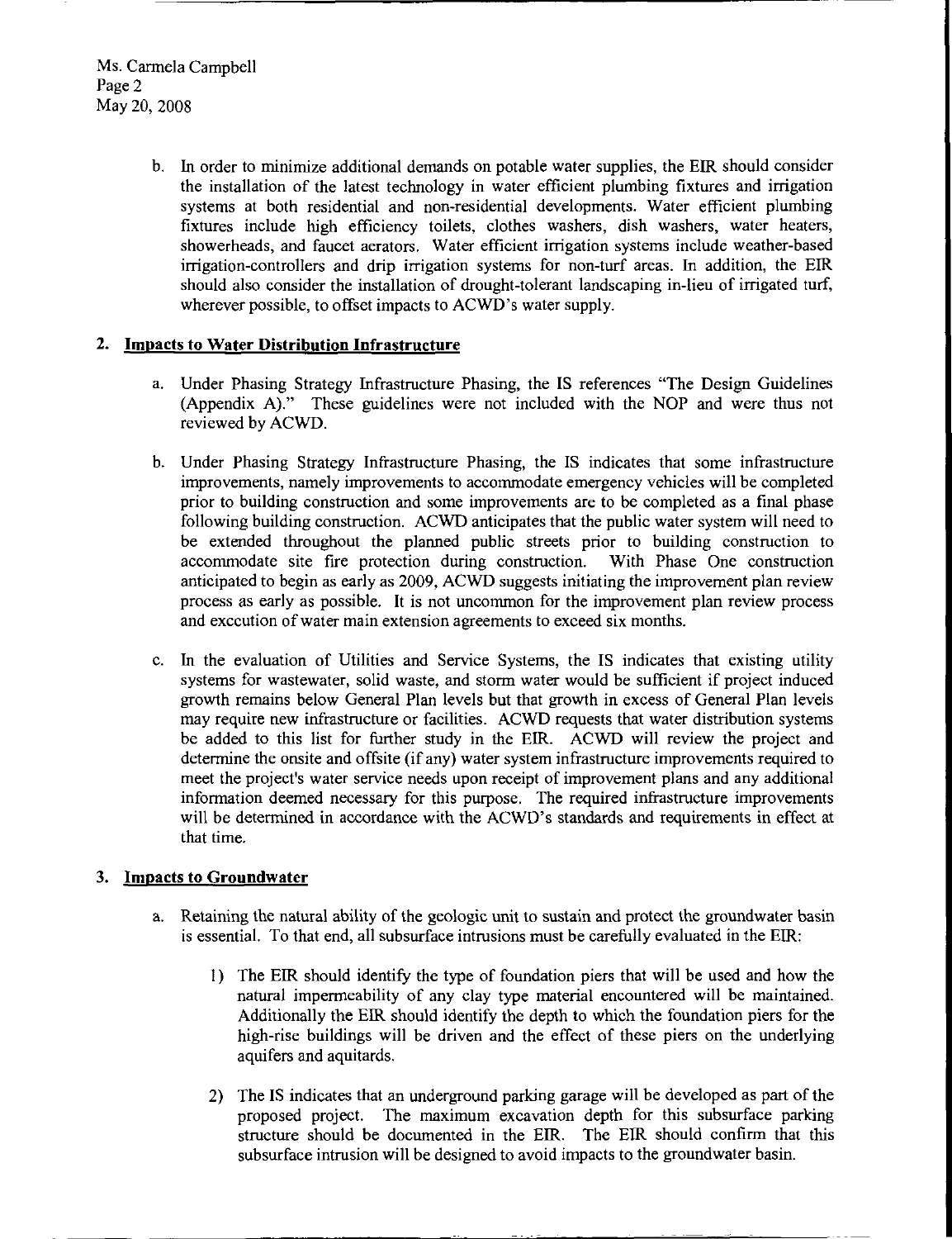- b. If dewatering is planned, the EIR should address temporary and permanent dewatering activities and the potential impact of the project on the local drinking water supply. In addition, ACWD requests that the following potentially significant impacts related to dewatering activities be addressed in the EIR:
	- 1) The project location includes areas where known Spills, Leaks, Investigation, and Cleanup sites exist. The EIR should address the potential impacts that dewatering activities and construction may have on the investigation and cleanup of those sites.
	- 2) Since groundwater is an important component of ACWD's water resources, it is critical that the amount of water that may be extracted by dewatering be estimated and documented in the EIR. Alternative designs should be evaluated that would minimize the amount of dewatering required during and subsequent to construction. Groundwater losses due to dewatering should be measured and are subject to a replenishment assessment fee. Mitigation measures should be proposed to replace all significant losses of ACWD's water supplies.
	- 3) ACWD regulates the installation and destruction of dewatering wells by working with licensed drilling contractors and agencies that require dewatering wells for the installation of their facilities. ACWD permits are required for dewatering well installations and destructions within the City of Union City; however, dewatering wells are exempt from permit fees.
- c. In order to protect the groundwater basin, the EIR should identify all wells within the project area and each well must be either protected or properly destroyed prior to or during construction activities. If the well(s) are to remain, a letter so indicating must be sent to ACWD, In addition, any abandoned wells located within the project area must be brought into compliance or properly destroyed prior to construction activities. If the wells are: 1) no longer required by any regulatory agency; 2) no longer monitored on a regular basis; or 3) damaged, lost, or the surface seal is jeopardized in any way during the construction process, the wells must be destroyed in compliance with the City of Union City Well Ordinance.
- d. As the enforcing agency for the Well Ordinance for the City of Union City, ACWD requests that the EIR include the requirement of obtaining a drilling permit from the Alameda County Water District prior to the start of any subsurface drilling activities. Application for a permit may be obtained from ACWD's Engineering Department, at 43885 South Grimmer Boulevard, Fremont or online at http://www.acwd.org/engineering/drilling permit.php5. Before a permit is issued, the applicant is required to deposit with ACWD, cash or check in a sufficient sum to cover the fee for issuance of the permit or charges for the estimated costs of field investigation and inspection. All permitted work requires scheduling and inspection; therefore, all drilling activities must be coordinated with ACWD prior to the start of any field work.
- e. Although the site has been remediated, some localized areas may still contain elevated concentrations of contaminants. The EIR should include a contingency plan that will be implemented for potentially contaminated soil that is encountered at the site. The contingency plan should include, but not necessarily be limited to, the following:
	- 1) Specific procedures that would be undertaken to test for suspected contaminated soil uncovered during the project;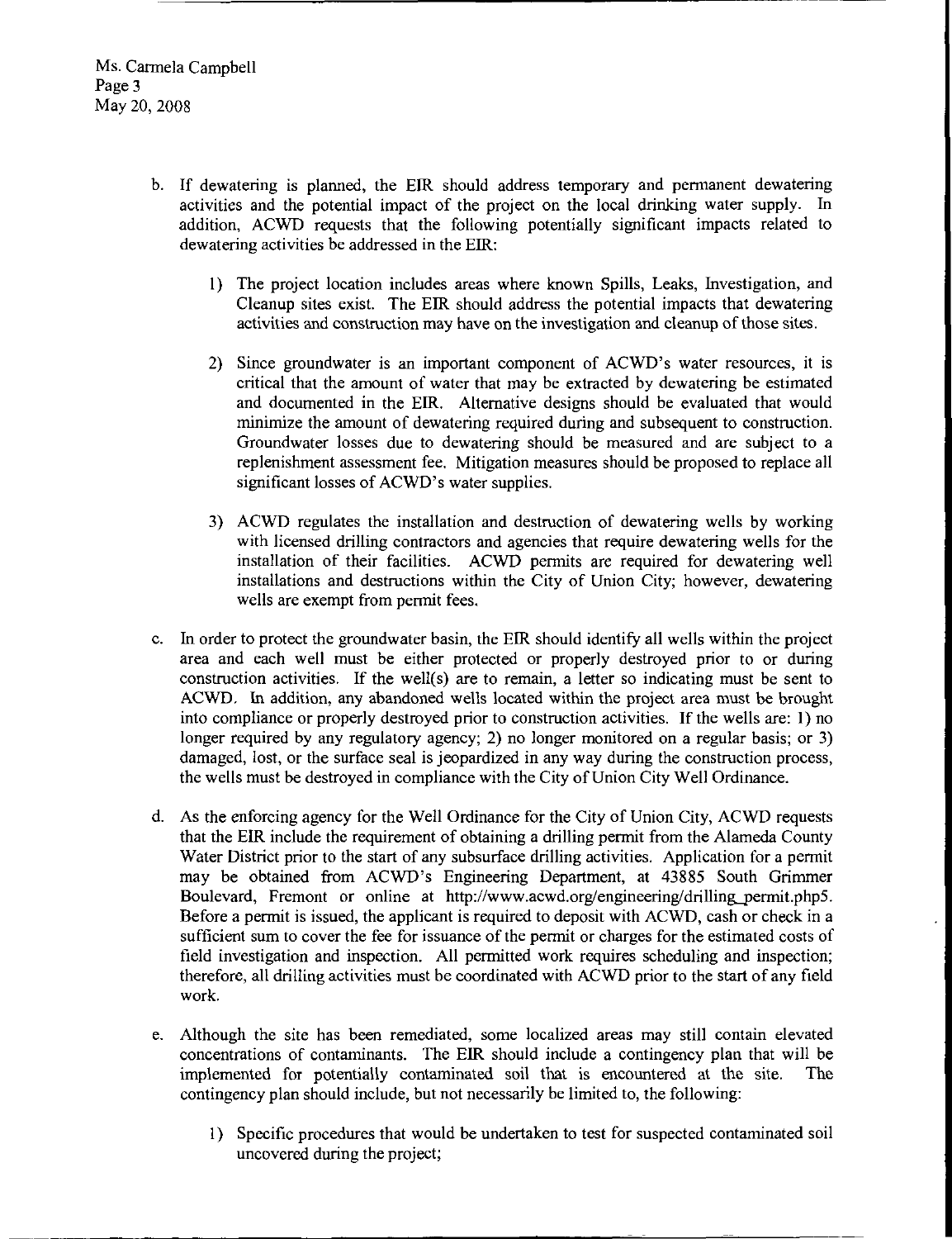- 2) Remedial actions that would be undertaken should contamination be detected or encountered during project activities;
- 3) Provisions to notify Union City and ACWD staff of confirmation sampling results prior to the backfilling of any excavation where contaminated soil was removed or suspected, unless immediate backfilling is required for safety reasons;
- 4) Procedures related to the stockpiling, treatment, and confirmation sampling of any contaminated soil, or potentially contaminated soil, designated for on-site disposal; confirmation that the soil is sufficiently clean of contamination must be obtained prior to on-site disposal.

# 4. Relationship to the Union City Intermodal Station Passenger Rail Project

a. The IS indicates that the location of the mixed-use development is intended to encourage the use of mass transit, including the future passenger rail. If the Station District Mixed-Use Development is related to the Intermodal Station Passenger Rail Project, ACWD requests that the EIR explain the relationship between the two projects and identify the master plan and schedules for each phase.

Thank you for the opportunity to provide comments on the NOP and IS. For questions related to groundwater, please contact Michelle Myers, Well Ordinance Supervisor, at (510) 668-4454. For other questions, please contact Patricia Dustman, Program and Planning Engineering Supervisor, at (510)668-4440.

Paul Piraino General Manager

eh/tf By E-mail cc: Robert Shaver, ACWD Patricia Dustman, ACWD Steven Inn, ACWD Michelle Myers, ACWD Ed Stevenson, ACWD Walt Wadlow, ACWD Doug Chun, ACWD Eric Cartwright, ACWD Steve Peterson, ACWD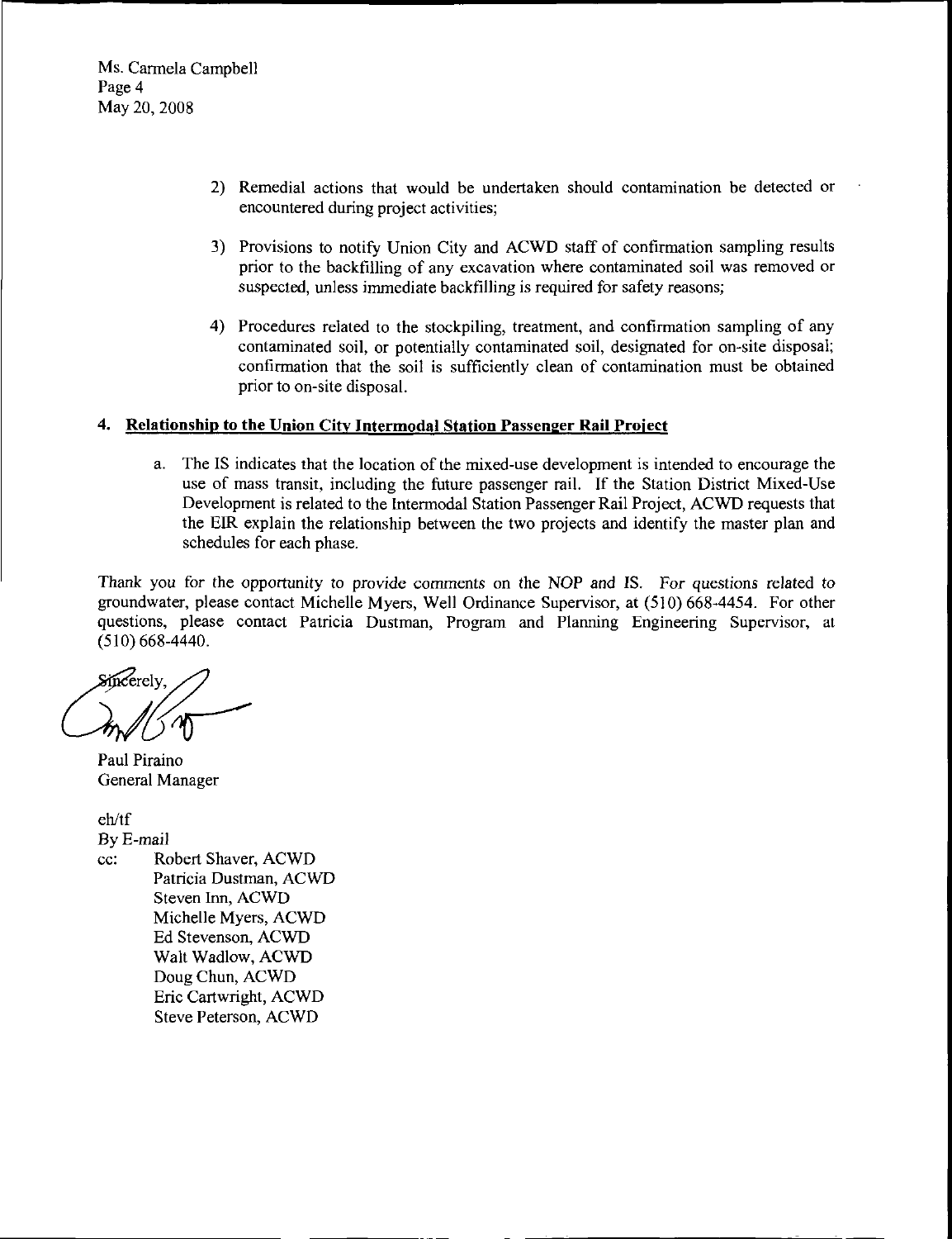**STATE OF CALIFORNIA** 

PUBLIC UTILITIES COMMISSION 505 VAN NESS AVENUE SAN FRANCISCO, CA 94102-3298

April 30, 2008

Arnold Schwarzenegger, Governor

# RECEIVED

 $MAX + 52008$ 



UNION CITY ECONOMIC & COMMUNITY DEVELOPMENT

Carmela Campbell City of Union City Economic and Community Development Dept. 34009 Alvarado-Niles Road Union City, CA 94587

Re: Notice of Preparation (NOP) **Station District Mixed-Use Development** SCH#2008042091

Dear Ms. Campbell:

As the state agency responsible for rail safety within California, the California Public Utilities Commission (CPUC or Commission) recommends that development projects proposed near rail corridors be planned with the safety of these corridors in mind. New developments and improvements to existing facilities may increase vehicular traffic volumes, not only on streets and at intersections, but also at at-grade highway-rail crossings. In addition, projects may increase pedestrian traffic at crossings, and elsewhere along rail corridor rights-of-way. Working with CPUC staff early in project planning will help project proponents, agency staff, and other reviewers to identify potential project impacts and appropriate mitigation measures, and thereby improve the safety of motorists, pedestrians, railroad personnel, and railroad passengers.

As described in the NOP, the proposed project borders the Union Pacific Railroad line, and would increase vehicular and pedestrian traffic in the vicinity. The Commission requests that the CEQA documentation for the proposed project evaluate potential project-related rail safety impacts. In addition to the potential impacts of the proposed project itself, the CEQA document should consider cumulative rail safety-related impacts created by other projects. In general, the major types of impacts to consider are collisions between trains and vehicles, and between trains and pedestrians.

General categories of measures to reduce potential adverse impacts on rail safety include:

- Installation of grade separations at crossings, i.e., physically separating roads and railroad track  $\bullet$ by constructing overpasses or underpasses
- Improvements to warning devices at existing highway-rail crossings  $\bullet$
- Installation of additional warning signage  $\bullet$
- Improvements to traffic signaling at intersections adjacent to crossings, e.g., traffic preemption  $\bullet$
- Installation of median separation to prevent vehicles from driving around railroad crossing  $\bullet$ gates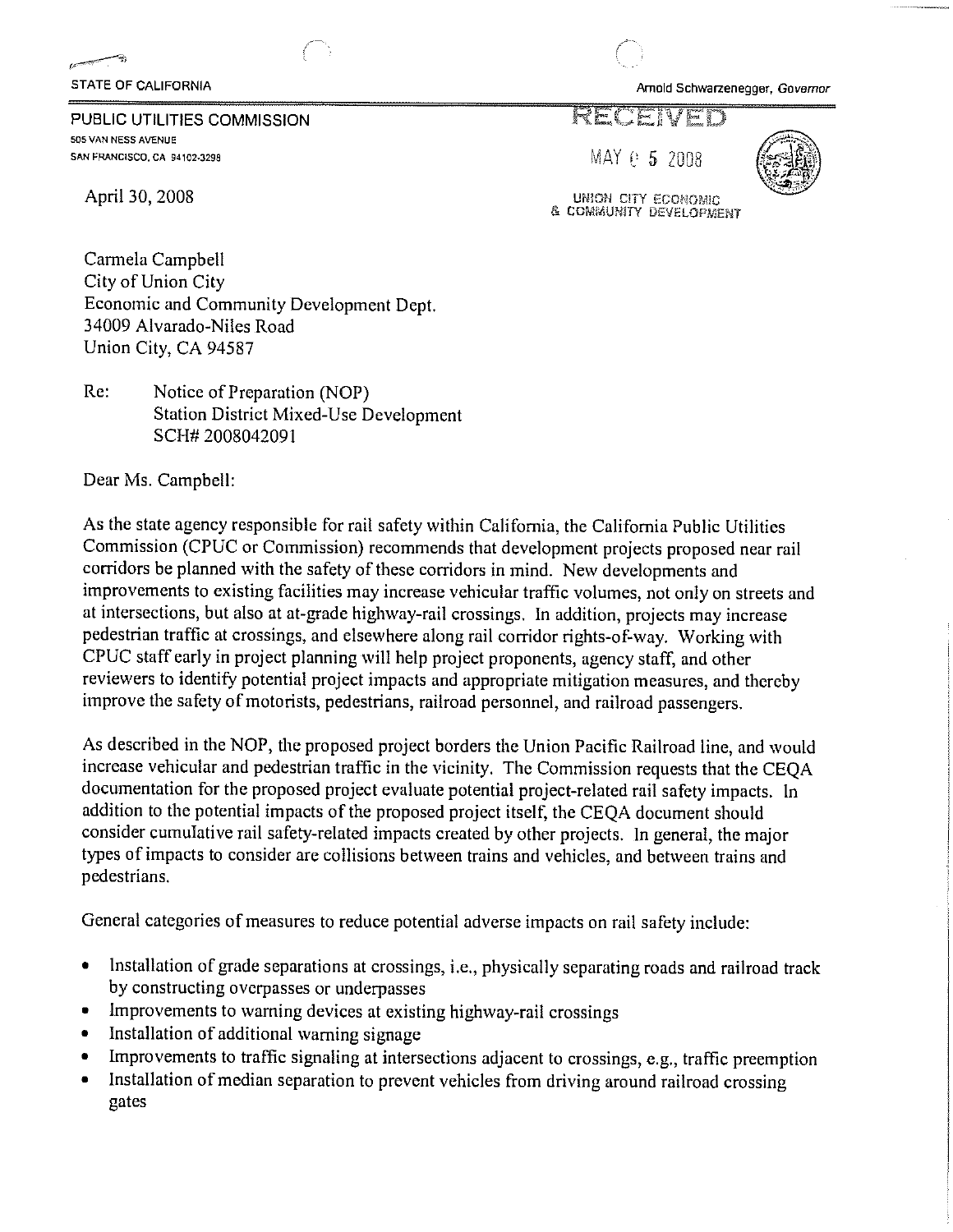# الروائيل

- Prohibition of parking within 100 feet of crossings to improve the visibility of warning devices  $\bullet$ and approaching trains
- Installation of pedestrian-specific warning devices and channelization
- Construction of pull out lanes for buses and vehicles transporting hazardous materials  $\bullet$
- Installation of vandal-resistant fencing or walls to limit the access of pedestrians onto the  $\bullet$ railroad right-of-way
- Elimination of driveways near crossings  $\bullet$
- Increased enforcement of traffic laws at crossings  $\bullet$
- Rail safety awareness programs to educate the public about the hazards of highway-rail grade  $\bullet$ crossings

Commission approval is required to modify an existing highway-rail crossing or to construct a new crossing. If the project includes a proposed new crossing, the CPUC will be a responsible party under CEQA and the impacts of the crossing must be discussed in its CEQA documentation.

Thank you for your consideration of these comments. If you have any questions in this matter, please call me at (415) 703-1306.

Very truly yours,

Daniel Kevin **Regulatory Analyst** Consumer Protection and Safety Division

cc:

Terrel A. Anderson Manager, Industry and Public Projects Union Pacific Railroad 9451 Atkinson St. Roseville, CA 95747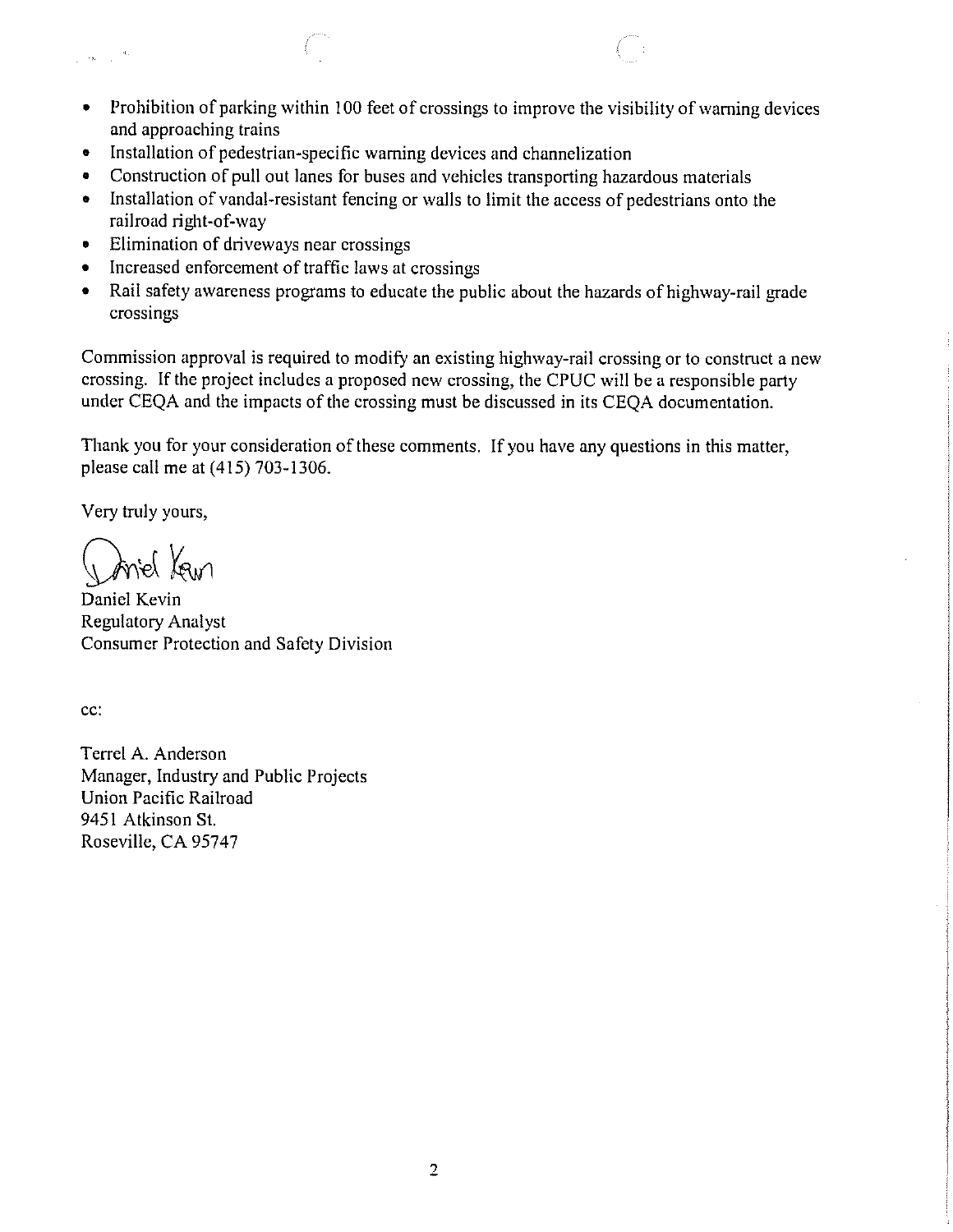

May 19, 2008

Union City Economic and Community Development Department Attn: Carmela Campbell 34009 Alvardo-Niles Road Union City, CA 94587

# RE: Station District Mixed Use Development EIR

Thank you for the opportunity to provide input on the scope of the Draft EIR. The City of Fremont's concerns pertain primarily to the nearby major intersection operations. The Traffic Analysis should consider including the following study intersections which is in the vicinity of the Union City/Fremont City limits:

- Paseo Padre Parkway/Decoto Road  $\bullet$
- Paseo Padre Parkway/Isherwood Way  $\bullet$
- Niles Boulevard/Linda Drive
- Mission Boulevard/King Avenue

During the background review for the EIR and the implementation of the traffic impact analysis please contact the City's Transportation Department staff person Rene Dalton @ (510) 494-4535 to provide information of pending or approved projects in the vicinity of the Fremont/Union City limits.

Please feel free to contact me with any questions and we look forward to reviewing the Draft EIR when it is made available for public comment.

Sincerely,

Uz Orthman

Kelly Diekmann, Senior Planner City of Fremont kdiekmann@ci.fremont.ca.us 510-494-4540

CC: Rene Dalton, City of Fremont